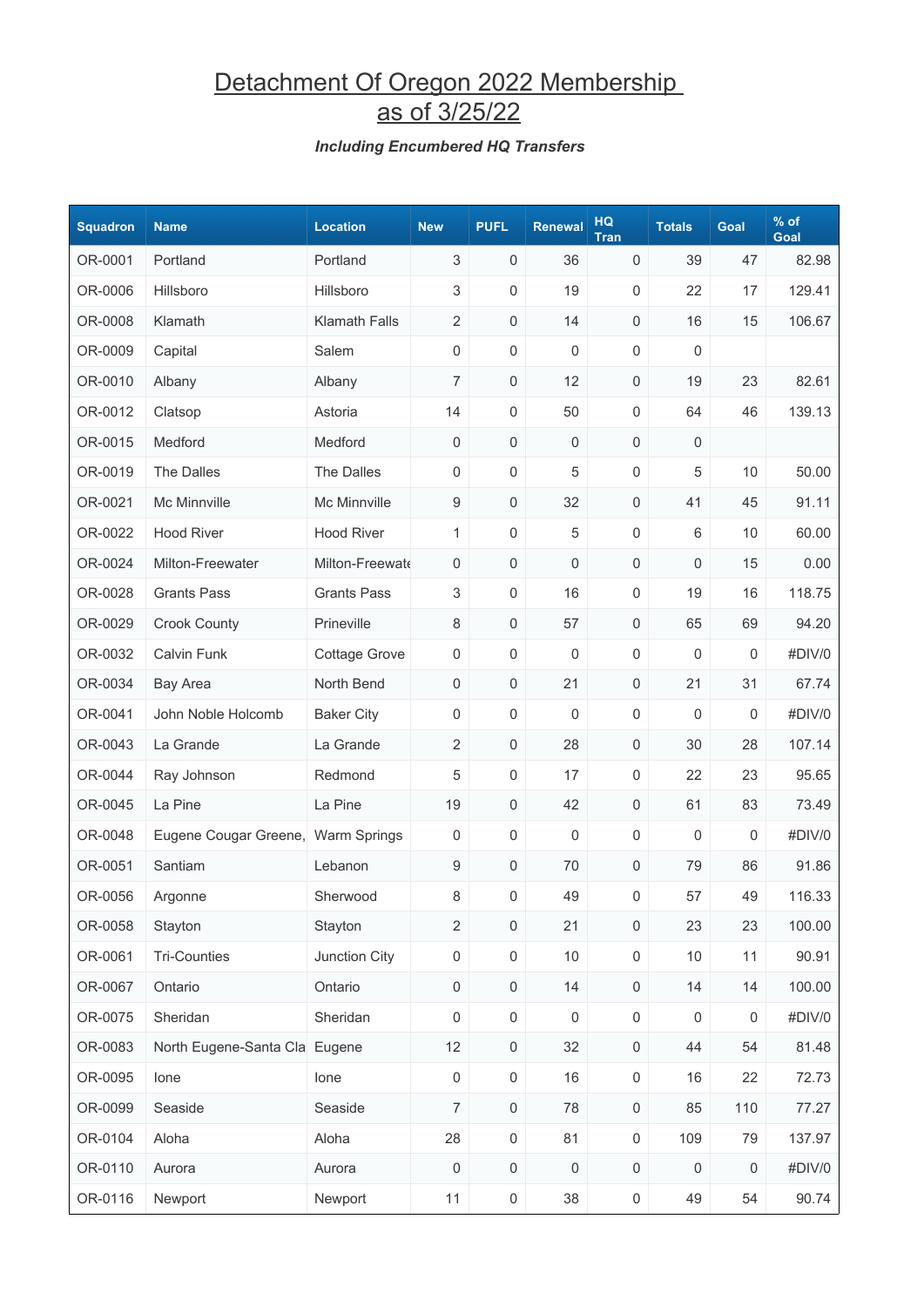| OR-0122 | Canby                            | Canby              | 8   | 0 | 40    | 0           | 48          | 41    | 117.07 |
|---------|----------------------------------|--------------------|-----|---|-------|-------------|-------------|-------|--------|
| OR-0134 | Frederick And John Ravi Portland |                    | 1   | 0 | 0     | 0           | 1           | 10    | 10.00  |
| OR-0136 | Salem                            | Salem              | 0   | 0 | 0     | $\mathbf 0$ | $\mathbf 0$ | 0     | #DIV/0 |
| OR-0150 | Oregon Trail                     | Portland           | 0   | 0 | 0     | $\mathbf 0$ | $\mathbf 0$ | 0     | #DIV/0 |
| OR-0158 | Tigard                           | Tigard             | 9   | 0 | 42    | 0           | 51          | 75    | 68.00  |
| OR-0168 | Cannon Beach                     | Cannon Beach       | 8   | 0 | 86    | 0           | 94          | 105   | 89.52  |
| OR-0173 | <b>Carlton Memorial</b>          | Carlton            | 4   | 0 | 20    | 0           | 24          | 24    | 100.00 |
| OR-0180 | Milwaukie                        | <b>Milwaukie</b>   | 17  | 0 | 61    | $\mathbf 0$ | 78          | 82    | 95.12  |
| OR-0184 | <b>Travis Moothart</b>           | <b>Brownsville</b> | 0   | 0 | 0     | $\mathbf 0$ | $\mathbf 0$ | 0     | #DIV/0 |
| OR-9999 | Sal Holding Sqdn                 | Tigard             | 0   | 0 | 0     | 0           | $\mathbf 0$ |       |        |
|         |                                  | SUM:               | 200 | 0 | 1,012 | 0           | 1,212       | 1,317 | 92.03  |

### **Detachment of Oregon Totals**

|      | <b>PUFL</b><br><b>New</b> |  | <b>HQ Transfers</b><br>Renewal |  | <b>Totals</b> | <b>Goal</b> | $%$ of<br>Goal |
|------|---------------------------|--|--------------------------------|--|---------------|-------------|----------------|
| Sum: | 200                       |  | 1,012                          |  | 1,212         | 1.317       | 92.03          |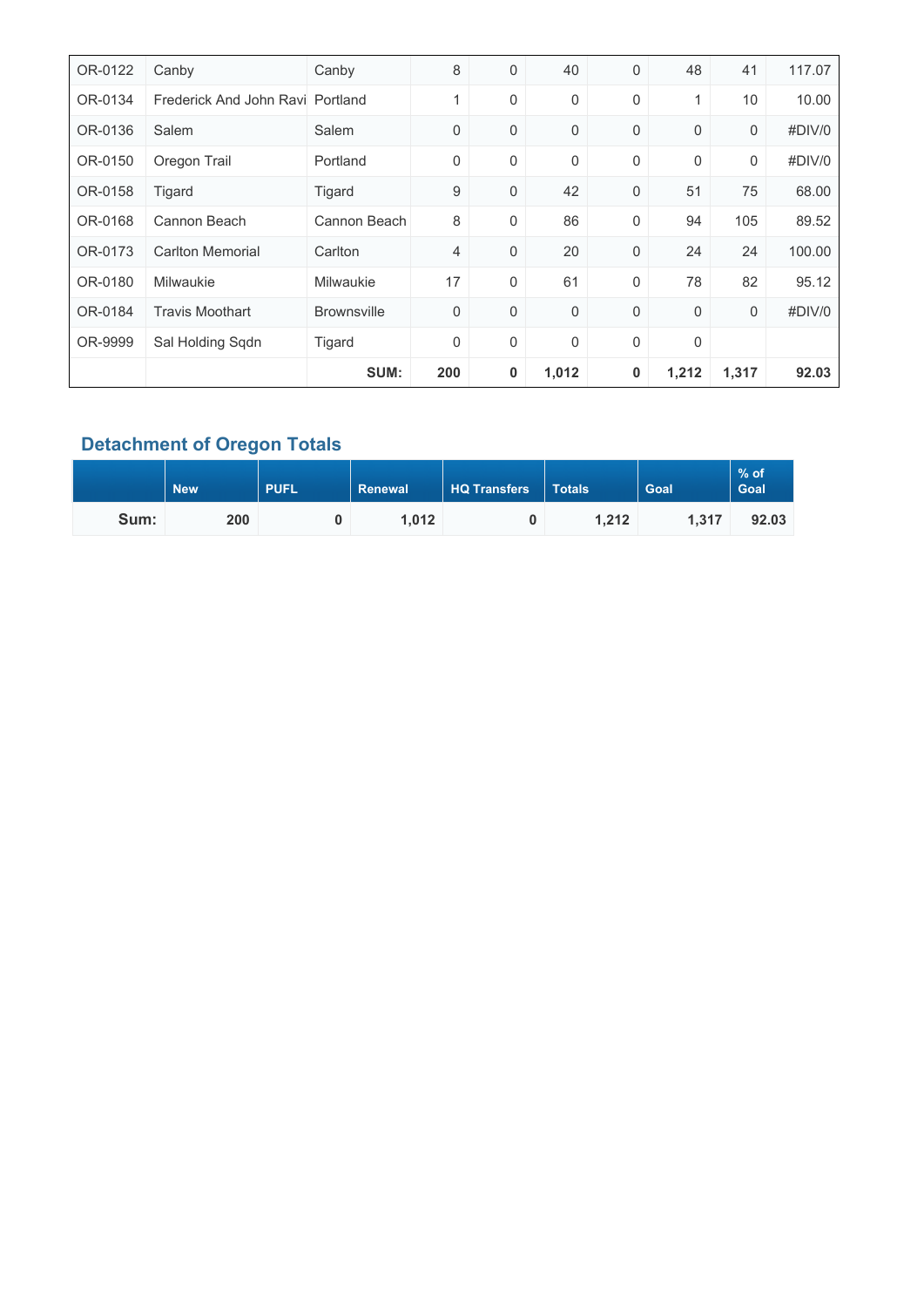# Detachment Of Oregon 2022 Membership as of 3/25/22

| <b>District</b> | <b>New</b> | <b>PUFL</b> | <b>Renewal</b> | HQ<br>Tran | <b>Totals</b> | Goal  | % of<br>Goal |
|-----------------|------------|-------------|----------------|------------|---------------|-------|--------------|
|                 | 200        | 0           | 1.012          | $\Omega$   | 1.212         | 1.317 | 92.03        |
| SUM:            | 200        | 0           | 1.012          | $\bf{0}$   | 1.212         | 1.317 | 92.03        |

### *District Summary Including Encumbered HQ Transfers*